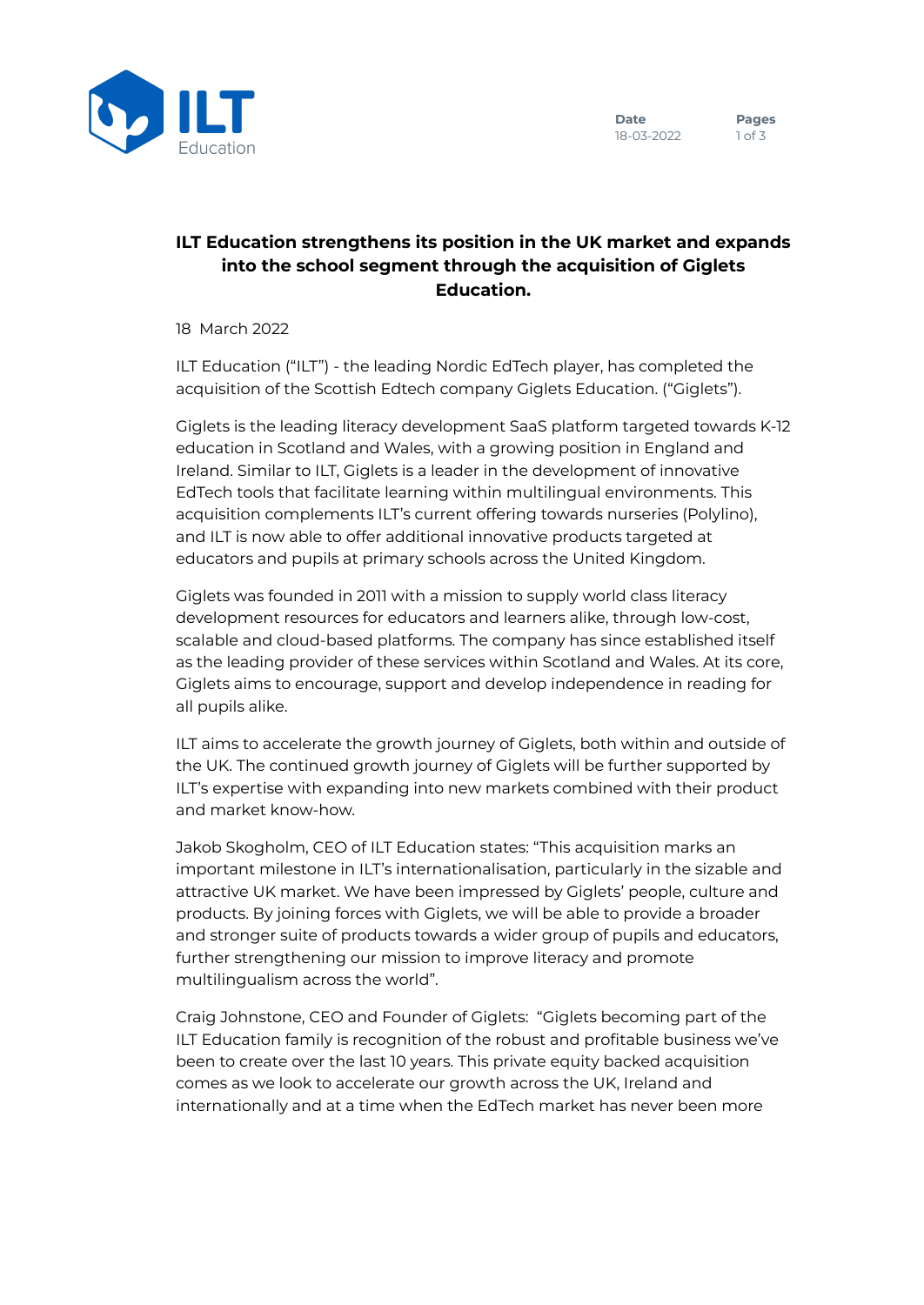

buoyant. I look forward to continuing to lead the business in the next phase of our growth journey, whilst remaining focused on delivering world-class teaching and learning experiences for our customers and users."

For additional information, please contact:

Jakob Skogholm, CEO of ILT Education

Mobile: +46 (0)70 516 60 04

Email: jakob.skogholm@inlasningstjanst.se

Craig Johnstone, CEO and Founder of Giglets Education

Mobile: +44 7957 242 339

Email: craig@giglets.com

For media enquiries

Telephone: 0131 228 9713

Emails: giglets@mucklemedia.co.uk

## About ILT Education AB

ILT Education is the leading EdTech company in the Nordics, and is expanding globally. We offer EdTech services that make a true impact to educational institutions, from preschools all the way up to adult education. Drive, knowledge and a desire to develop are our strengths. We're optimistic, open to challenges and believe that everyone has the right to an equal education.

> ILT Education Heliosgatan 26 120 30 Stockholm, Sweden